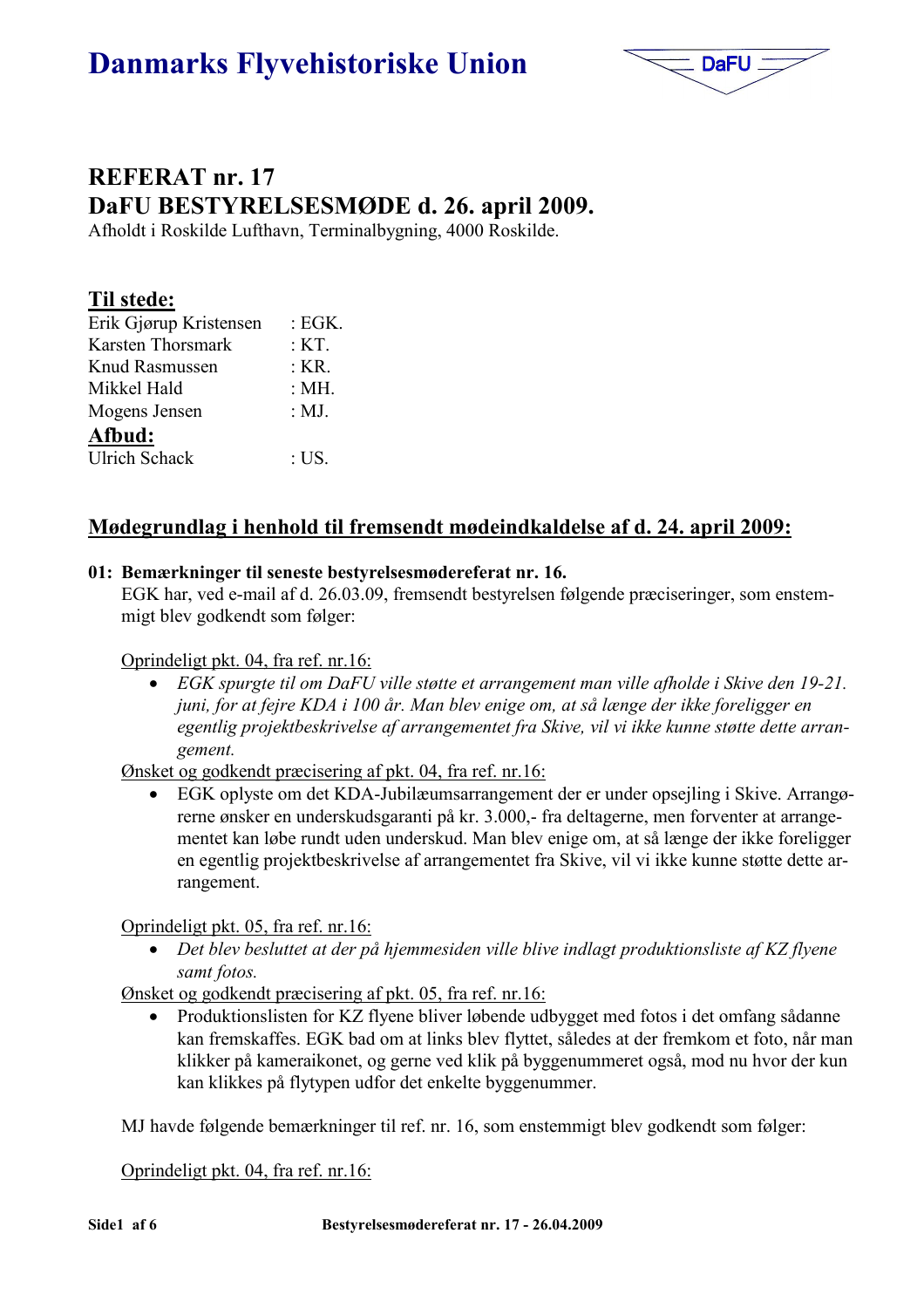

- Mogens gennemgik endeligt årsregnskab, hvortil der var bemærkninger til posten hotel/hiemmesiden, hvor udgifterne er steget ca. 265 kr. mere end oprindeligt budgetteret. Ønsket og godkendt præcisering af pkt. 05, fra ref. nr.16:
	- Mogens kunne oplyse at posten til hotel/hiemmeside ikke som nævnt er steget, men at stigningen, skyldes et endnu ikke honoreret beløb fra 2008 til KT.
- 02: Underskrivelse af seneste bestyrelsesreferat nr. 16.

Underskrevet og godkendt, uden yderligere kommentarer.

03: Gennemgang af Repræsentantskabsmedlemslisten.

Fremsendt Repræsentantskabsmedlemslisten af d. 01. marts 2009, er gældende.

04: Gennemgang af årsregnskab for 2008 og fastlæggelse af budget for 2010. Mogens oplyste at årsregnskab my., er fremsendt til revision hos vore revisorer og at godkendelse endnu ikke er modtaget.

Årsregnskab for 2008 og budget for 2010, vil blive uddelt ved Rep.-mødet d. 17.05.09.

## 05: Drøftelse af DaFU's hjemmeside.

Mikkel Hald vil arbejde på en månedlig/2-månedlig udskiftningsfrekvens for repræsentantskabsgrupperne på DaFU-forsiden, samt arbeide på formandens ønske om en "forsideknap". som man kan klikke på, for at få en hurtig information om seneste indlagte opdateringer.

Mikkel lovede, endnu engang, at kontaktet de repræsentantskabsgrupper som ikke har en hjemmeside, med tilbud om at de, på skift, kan komme ind på vores forside www.dafu.dk. Det blev aftalt at DC-3 Vennerne er næste repræsentantskabsgruppe på forsiden.

Mikkel kunne oplyse, at KZ-listen er under opdatering.

#### 06: Drøftelse af indhold i indkaldelsesskrivelsen til Repræsentantskabsmødet 2009.

Indkaldelse til Repræsentantskabsmødet d. 17. maj 2009 er, med bilag, senere på dagen udarbejdet af KT og MH, og samme dag udsendt til samtlige DaFU-Repræsentantskabsgrupper.

KT har fremsendt bestyrelsen, forslag til bestyrelsens årsberetning 2008. Denne blev hurtigt gennemgået, men forventes desværre, først at være klar til udlevering og gennemgang / oplæsning af formanden, ved næstkommende repræsentantskabsmøde.

Vores tidligere drøftede forslag til vedtægtsændringer, vedrørende repræsentantskabsmødemåned og "deadline" for forslag, må desværre først kunne forventes fremlagt overfor repræsentantskabsgrupperne, i forbindelse med. indkaldelsen til mødet i 2010.

Følgende er på valg i år 2009: Karsten Thorsmark, er villig til genvalg. Mikkel Hald – er villig til genvalg. Mogens Jensen, ønsker ikke genvalg. Ulrich Schack, er villig til genvalg.

#### 07: Repræsentantskabsmødet 2009.

Vores næste Repræsentantskabsmøde afholdes på Zeppelin- og Garnisonsmuseet i Tønder. Indkaldelse er udsendt, og formand Manfred Pedersen vil være foredragsholder og rundviser.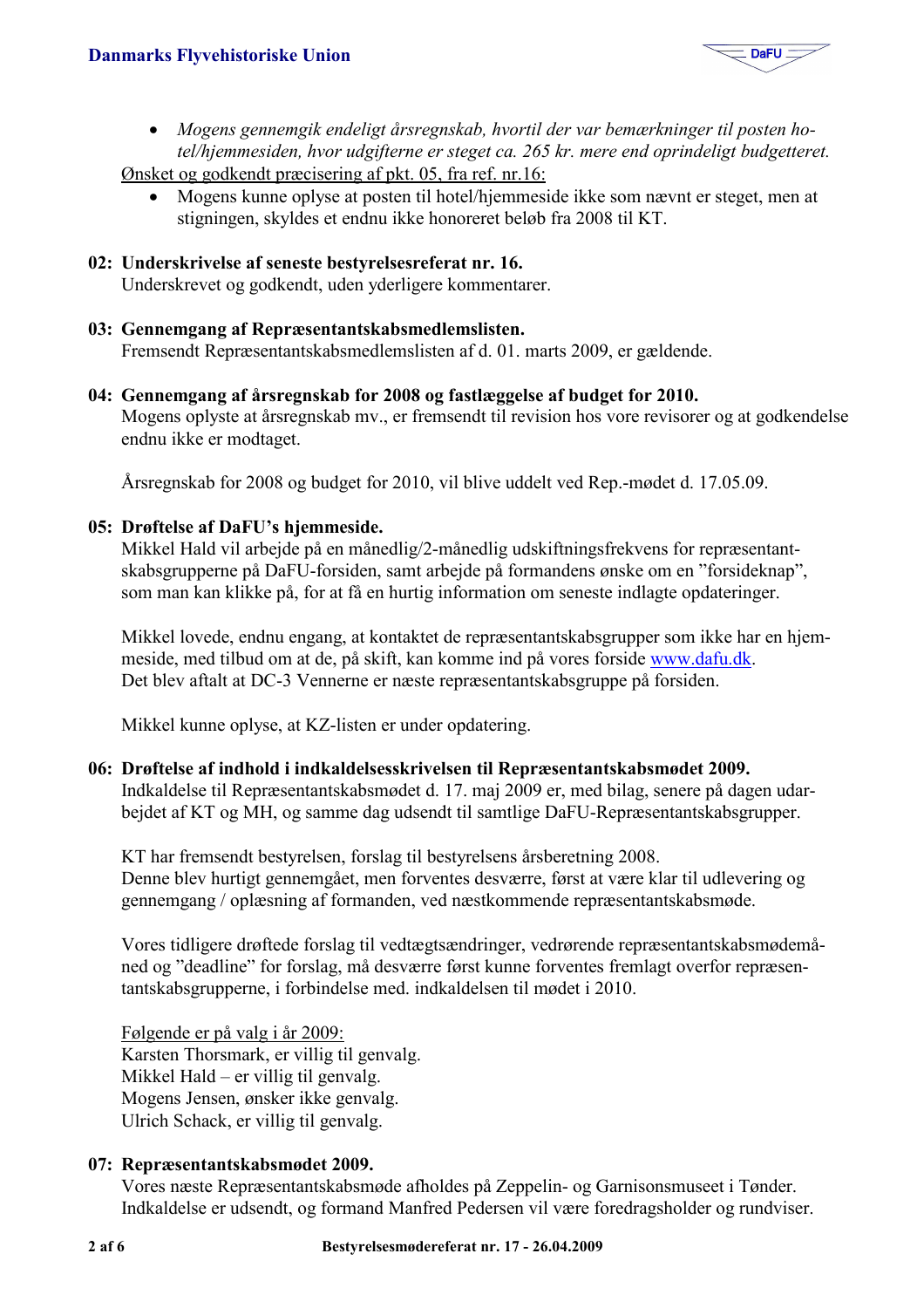

## 08: DaFU-tur til England 2009.

DaFU har i 2008, anmodet Carsten Jørgensen (DFF) om at arrangere en flyvehistorisk tur til England.

Carsten Jørgensen og KT arbejder fortsat på planlægning af turen, men der mangler stadig omkring 10-15 yderligere tilmeldinger, for at turen vil kunne gennemføres.

### 09: DaFU konferencen 2009.

MJ havde, inden nærværende bestyrelsesmøde, fremsendt DaFU-bestyrelsen sit udarbejdede og opdaterede forslag til den 1. Flyvehistoriske konference.

Vi drøftede intenst MJ's meget, meget fine oplæg til konferencen, som hermed er indsat med kursiv, fed og rød skrift:

#### 1. rundsendelse.

Danmarks Flyvehistoriske Union (DaFU) og Kongelig Dansk Aeroklub (KDA) arrangerer i **100-året for KDAs stiftelse** 

#### Den 1. Flyvehistoriske konference

Flyvehistorien i Danmark har mange former og mange spædende facetter og det kan være vanskeligt at få et overblik over alle aktiviteter. Der er derfor formålet for den 1. flyvehistoriske konference at samle flyvehistorisk interesserede personer og organisationer for at skabe en oversigt over de mange aktiviteter og samtidig præsentere det arbejde, der gøres for at dokumentere, restaurere, bevare og flyve med bevaringsværdige luftfartøjer. Konferencen omfatter både aktuelle forskningsprægede indlæg og bidrag fra de flyvehistoriske organisationer, der er medlemmer af DaFU.

Konferencen afholdes den 17. november 2009 på Dalum Landbrugsskole v/Odense og er åben for alle interesserede.

| <b>Program</b><br>09:00 | <b>Ankomst og registrering</b>                                         |
|-------------------------|------------------------------------------------------------------------|
| 09:30                   | <i>Velkomst</i>                                                        |
|                         | <b>Hans Havsager, Formand for KDA</b>                                  |
|                         | <b>Karsten Thorsmark, Formand for DaFU</b>                             |
| 09:45-10:30             | <b>Organisering af flyvehistorie i Norge</b>                           |
|                         | Sven Scheiderbauer, Direktør, Norsk Luftfartsmuseum                    |
|                         | Foredraget vil behandle den aktuelle situation for den norske flyvehi- |
|                         | storie med eksempler fra forskning, publikations- møde- og udstil-     |
|                         | lingsaktiviteter i Norge.                                              |
| 10:30-11:00             | <b>Kaffe</b>                                                           |
| $11:00-12:30$           | <b>Panel med 2 x 4 repræsentanter</b>                                  |
|                         | Nyt fra repræsentantskabsgrupperne                                     |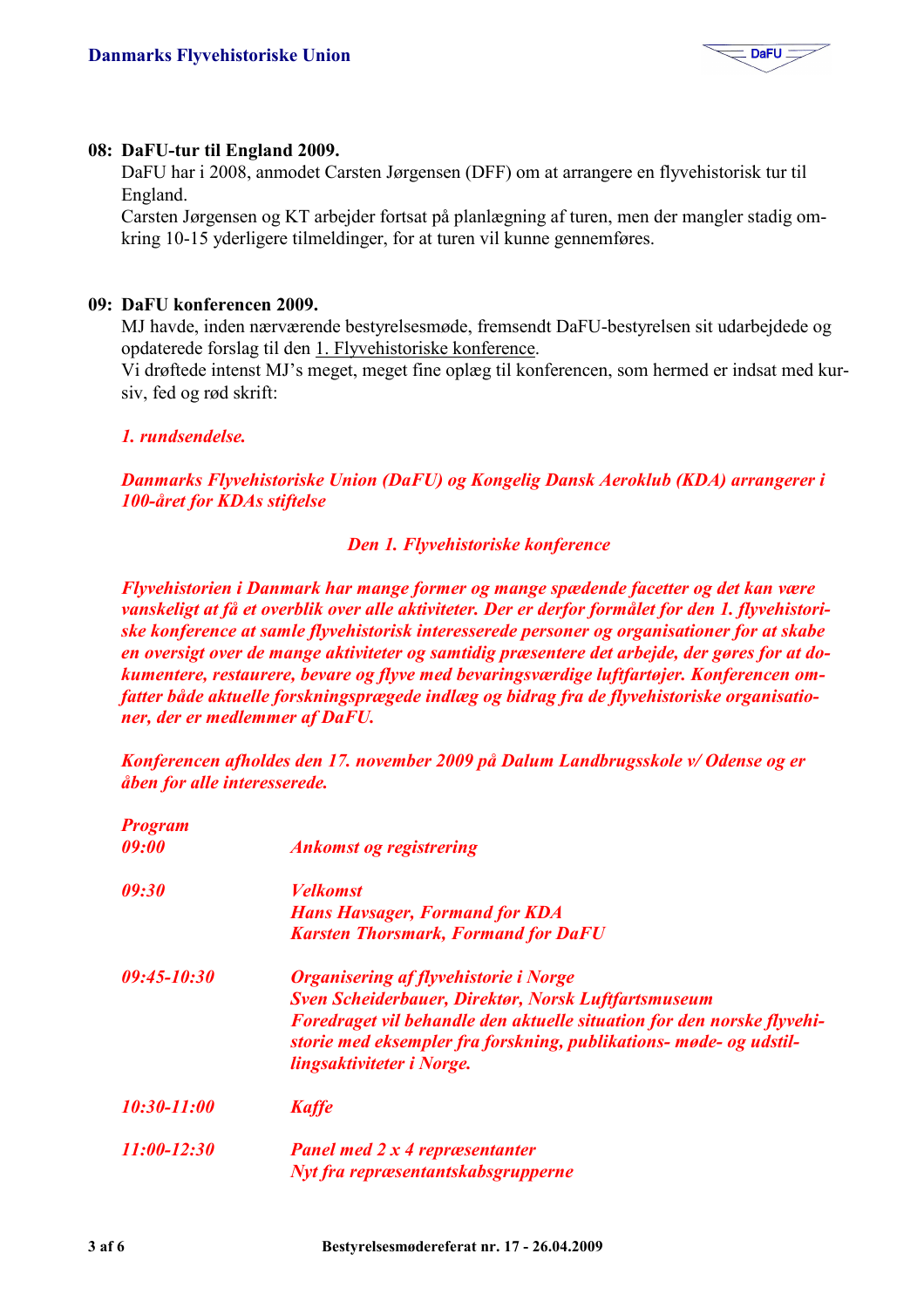

| 12:30-13:30     | <b>Frokost</b>                                                                                                                                                                                                                   |
|-----------------|----------------------------------------------------------------------------------------------------------------------------------------------------------------------------------------------------------------------------------|
| 13:30-14:00     | Den første verdenskrigs luftbårne ridderhelte<br>Kåre Johannessen, Museumsinspektør, Middelaldercentret                                                                                                                          |
|                 | Foredragsholderen arbejder på en bog om flyveresset baron von<br>Richthofen. Den vil blive afsluttet i 2009 og handler bl.a. om de ridder-<br>lige traditioner, som prægede forholdene i luftkampen under den 1.<br>verdenskrig. |
| $14:00 - 14:45$ | <b>Panel med 4 repræsentanter</b>                                                                                                                                                                                                |
|                 | Nyt fra repræsentantskabsgrupperne                                                                                                                                                                                               |
| $14:45 - 15:15$ | <b>Kaffe</b>                                                                                                                                                                                                                     |
| 15:15-15:25     | <b>Film</b><br>Da de første amerikanske F-16 fly landede i Danmark                                                                                                                                                               |
| $15:25 - 16:15$ | Da Danmark valgte F-16-jagerne<br>Jens Ringsmose, ph.d og post doc., gæsteforsker ved Nato Defence<br><b>College, Rom</b>                                                                                                        |
|                 | Foredragsholderen har afsluttet et projekt, der belyser beslutningspro-<br>cessen da Danmark valgte F-16 jagerne, et højaktuelt emne i lyset af,<br>at beslutningen om valg af F-16 flyenes afløser træffes i efteråret<br>2009. |
| 16:15-17:30     | Sammenfatning, diskussion og afslutning                                                                                                                                                                                          |

Ret til ændringer i programmet forbeholdes

KDA er Danmarks luftsportsforbund og interesseorganisation for sportslig, privat og forretningsmæssig flyvning i Danmark. KDA har ca. 8.000 medlemmer og er repræsenteret i Fédération Aéronautique Internationale (FAI), som er den internationale organisation for luftsport.

DaFU arbeider for at udbrede og formidle kendskabet til dansk flyvehistorie og være behiælpelig overfor de interessenter, der arbejder med flyvehistorie i Danmark, ved at opspore, analysere, beskrive og forene alle danske flyvehistorisk interesserede og aktive organisationer, foreninger, grupper, klubber m.v. DaFU fungerer som en dansk flyvehistorisk defineret sammenslutning / union for tilknyttede repræsentantskabsgrupper m.v.

Undertegnede referent, står således positivt "måbende" overfor dette flotte konferenceoplæg, hvorefter referenten kun kunne nedskrive følgende "Short-hands"- kommentarer:

- KDA deltager med Hans Havsager (formand) og Anders Madsen (generalsekretær).
- DaFU deltager foreløbigt med Karsten Thorsmark (formand), Mogens Jensen (kasserer), Mikkel Hald (suppleant).
- Sven Scheiderbauer har meddelt deltagelse. (Rejseomkostninger udmelder MJ, snarest).
- Kåre Johannessen har meddelt deltagelse og hans bog om von Richthofen, forventes at udkomme i efteråret 2009. (Rejseomkostninger udmelder MJ, snarest).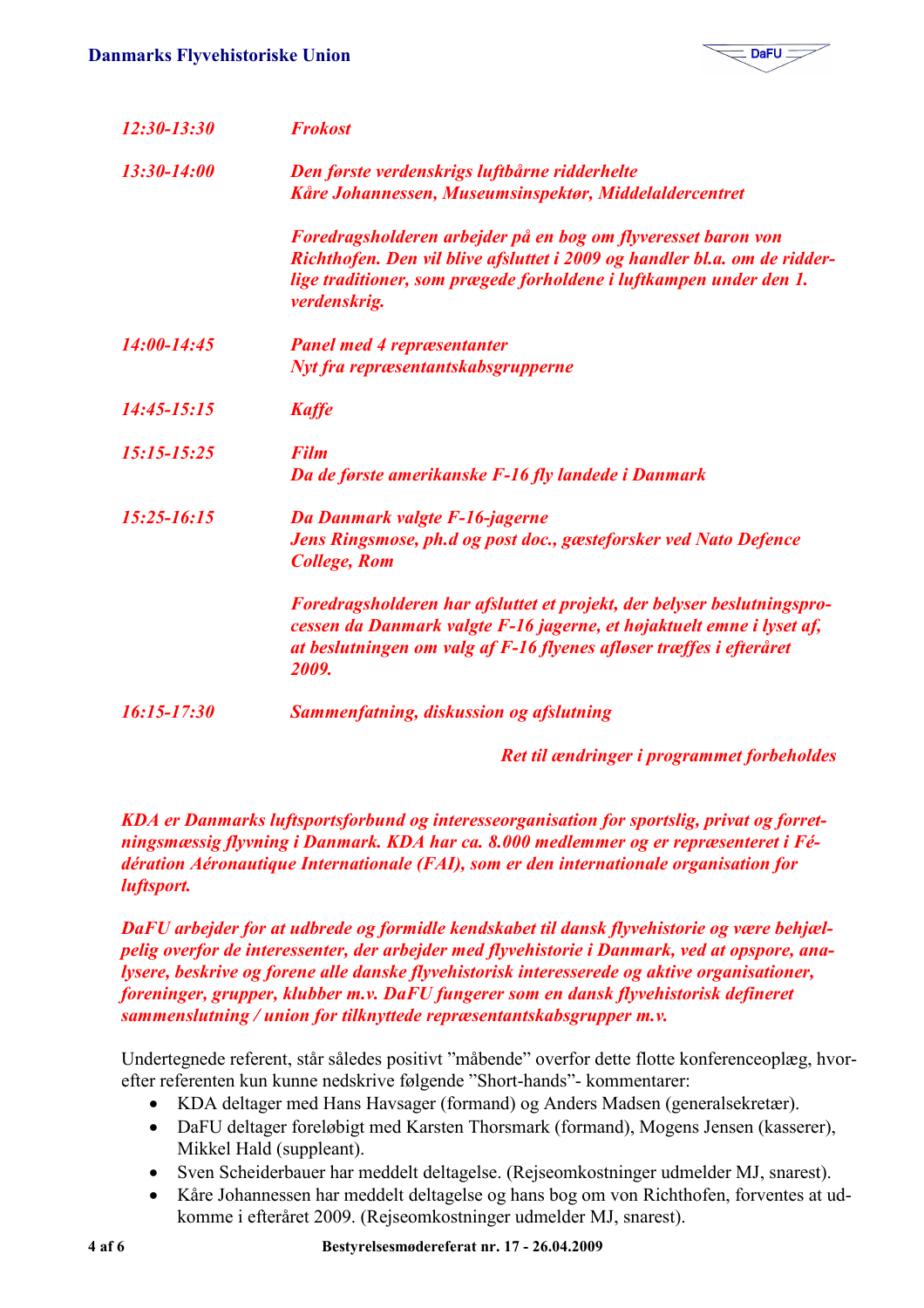

- Jens Ringsmose har meddelt interesse for deltagelse, men bor i Rom. (Rejseomkostninger udmelder MJ, snarest).
- Paneldeltagere blev drøftet og det blev aftalt at forhøre os på Repræsentantskabsmødet d. 17. maj 2009.
- MJ kunne oplyse at DaFU-økonomierpr. d.d. udgør kr. 11.000, og at vi med snarlige kontingentindbetalinger for 2009, på omkring kr. 7.000,-, vil have en beholdning på omkring kr. 18.000,-. Det blev således vedtaget at afsætte kr. 9.000,- til afholdelse af konferencen.
- MJ fremsender snarest en samlet økonomi for konferencen.
- MH opretter snarest en tilmeldingsadresse konference@dafu.dk.
- MJ fremsender program til MH, som udfærdiger en "flver" til uddeling ved vores Repræsentantskabsmøde d. 17. maj 2009.

## 10: Eventuelt.

DaFU vil være repræsenteret på Flyvningens dage i Roskilde d. 22. og 23. august 2009.

DaFU har, i forbindelse med bestyrelsesmøde nr. 16, tilmeldte sig stævnet og har tegnet sig for ca. 32 m2, hvor KFS og DFS vil være de primære foreninger på standen.

Men naturligvis skal en vigtig del af materialet, fra disse to foreninger, indeholde vigtige informationer om DaFU, hvorfor følgende foretager / udfærdiger:

- US sørger for telt(e) på DaFU tilmeldte pladser.
- KR sørger for mulighed for "DaFU-information", uden- og indenfor teltene. (bl.a.  $62x$ 122 cm. masonitplade).
- MH udfærdiger "flyer" til uddeling.
- MH udfærdiger plakat om DaFU.
- MH udfærdiger DaFU-medlemsliste til opsætning og uddeling.

KT har ved DaFU-mail til SLV d. 04. april 2009 kun modtaget en "læst-besvarelse" fra SLV, af d. 06. april 2009 og har således intet skriftligt svar modtaget.

Således noteret og refereret af:

Karsten Thorsmark Den 04 maj200 9